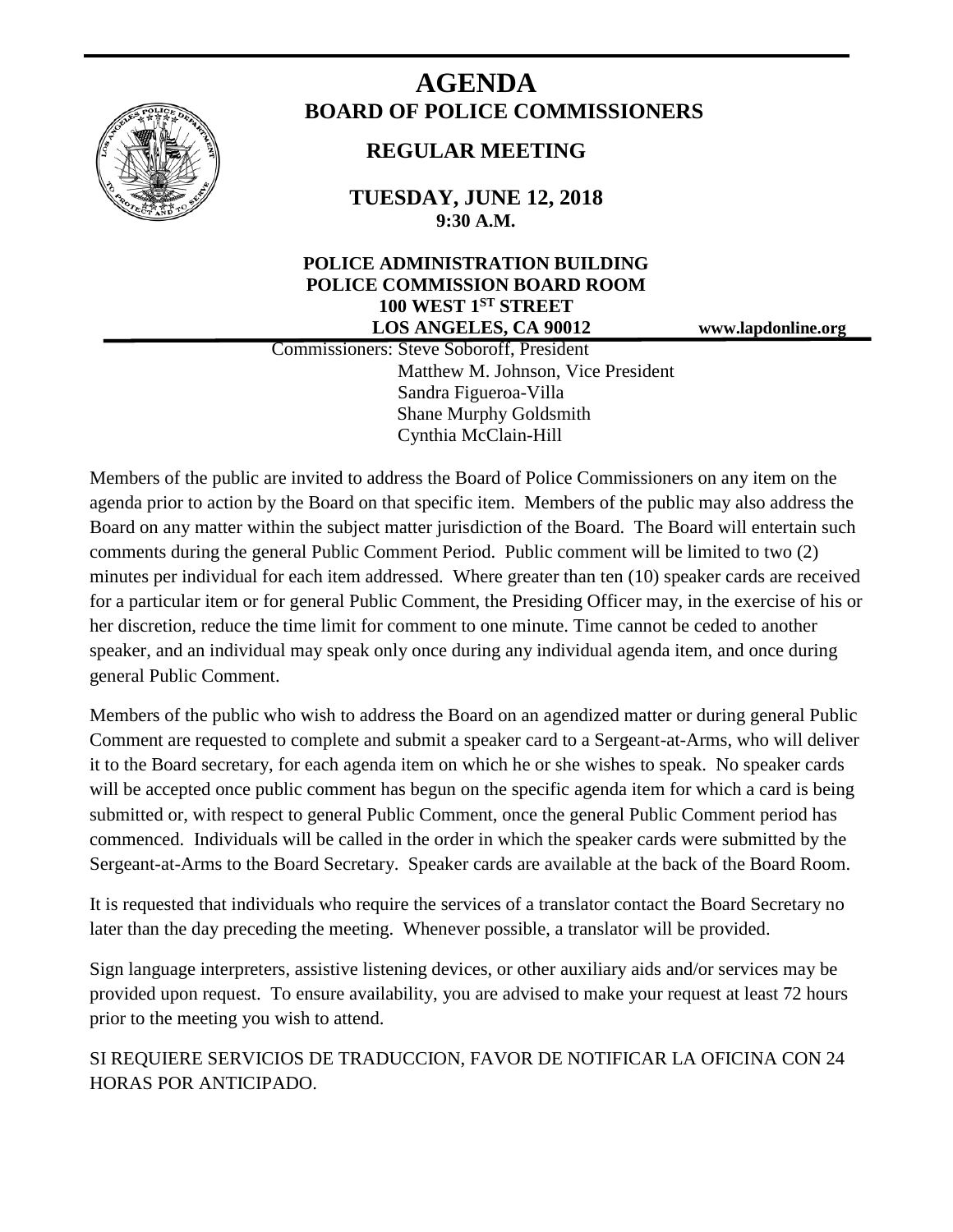#### 1. **CONSENT AGENDA ITEMS**

A. DEPARTMENT'S REPORT, dated June 6, 2018, relative to the donation of 2 bloodhounds, valued at \$7,000.00, from the Los Angeles Police Foundation, for the benefit of Gang and Narcotics Division, as set forth. **[\[BPC #18-0196\]](http://www.lapdpolicecom.lacity.org/061218/BPC_18-0196.pdf)** 

Recommendation(s) for Board action:

APPROVE the Department's report and ACCEPT the donation.

B. DEPARTMENT'S REPORT, dated June 6, 2018, relative to the donation of 2 sound suppressors and muzzle breaks, valued at \$1,793.61, from Independent Studio Services, for the benefit of the Metropolitan Division, as set forth. **[\[BPC #18-0197\]](http://www.lapdpolicecom.lacity.org/061218/BPC_18-0197.pdf)** 

Recommendation(s) for Board action:

APPROVE the Department's report and ACCEPT the donation.

C. DEPARTMENT'S REPORT, dated June 6, 2018, relative to the donation of 5-JC Penney gift certificates and 10-stuffed animals, totaling \$600.00, from Ms. Krissy Nakamura, to be used when a community member has been victimized and needs assistance, or if children are involved when there is an unexpected encounter with police, for the benefit of Pacific Area, as set forth. **[\[BPC #18-0198\]](http://www.lapdpolicecom.lacity.org/061218/BPC_18-0198.pdf)** 

Recommendation(s) for Board action:

APPROVE the Department's report and ACCEPT the donation.

D. DEPARTMENT'S REPORT, dated June 6, 2018, relative to the donation of travel expenses, valued at \$275.00, from the Los Angeles Police Foundation, for one detective to travel to Oakland, California to meet with staff of 28 statewide Family Justice Centers to discuss best practices and other issues related to domestic violence investigations and current state and federal laws, as set forth. [\[BPC #18-0199\]](http://www.lapdpolicecom.lacity.org/061218/BPC_18-0199.pdf)

Recommendation(s) for Board action:

APPROVE the Department's report and ACCEPT the donation.

E. DEPARTMENT'S REPORT, dated June 6, 2018, relative to the donation of an MGM Stadium Bullet Trap, valued at \$1,301.24, from the Los Angeles Police Foundation, for the benefit of Metropolitan Division, as set forth. **[\[BPC #18-0200\]](http://www.lapdpolicecom.lacity.org/061218/BPC_18-0200.pdf)** 

Recommendation(s) for Board action:

APPROVE the Department's report and ACCEPT the donation.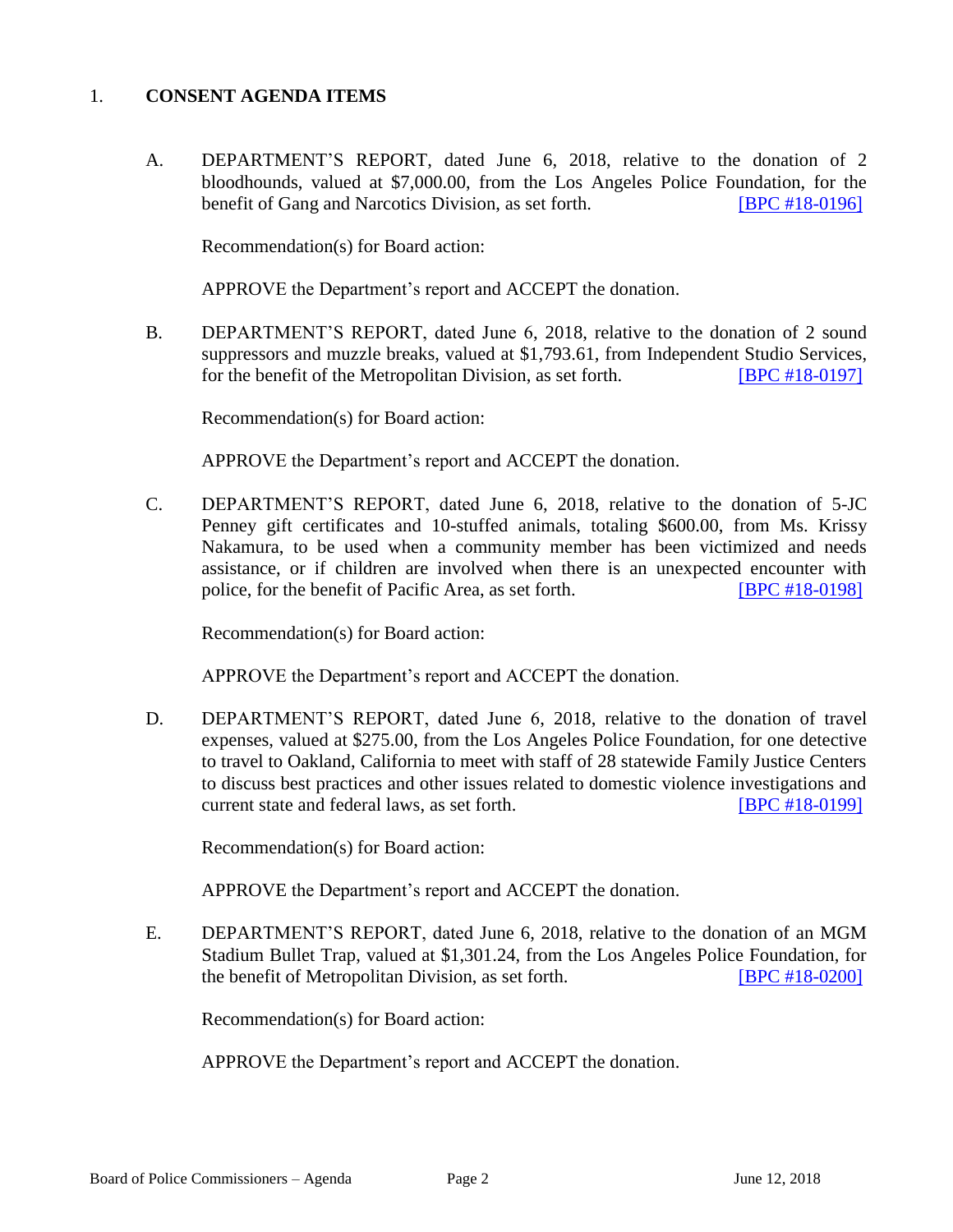F. DEPARTMENT'S REPORT, dated June 6, 2018, relative to the donation of landscaping, valued at \$25,000.00, from the Windsor Square – Hancock Park Historical Society, for the benefit of Wilshire Area, as set forth. **[\[BPC #18-0201\]](http://www.lapdpolicecom.lacity.org/061218/BPC_18-0201.pdf)** 

Recommendation(s) for Board action:

RECEIVE the Department's report and TRANSMIT to the Mayor and City Council for acceptance.

G. DEPARTMENT'S REPORT, dated June 6, 2018, relative to the donation of covert audio and video recording equipment, valued at \$11,962.50, from the Los Angele Police Foundation, for the benefit of Newton Area, as set forth. **IBPC #18-02031** 

Recommendation(s) for Board action:

APPROVE the Department's report and ACCEPT the donation.

H. DEPARTMENT'S REPORT, dated June 6, 2018, relative to a monetary donation in the amount of \$12.000.00, from the Olympic Boosters Association, As a token of appreciation to Olympic Area's personnel, the Excellence in Leadership grant was awarded to help offset the cost of a holiday party, for the benefit of Olympic Area, as set forth. **EXECUTE: EXECUTE: EXECUTE: EXECUTE: EXECUTE: EXECUTE: EXECUTE: EXECUTE: EXECUTE: EXECUTE: EXECUTE: EXECUTE: EXECUTE: EXECUTE: EXECUTE: EXECUTE: EXECUTE: EXECUTE: EXECUTE: EXECU** 

Recommendation(s) for Board action:

APPROVE the Department's report and ACCEPT the donation.

I. DEPARTMENT'S REPORT, dated June 6, 2018, relative to the donation of a portable fueling and defueling system, valued at \$8,079.75, from the Los Angeles Police Foundation, for the benefit of Air Support Division, as set forth. **[\[BPC #18-0204\]](http://www.lapdpolicecom.lacity.org/061218/BPC_18-0204.pdf)** 

Recommendation(s) for Board action:

APPROVE the Department's report and ACCEPT the donation.

J. DEPARTMENT'S REPORT, dated June 6, 2018, relative to a monetary donation, in the amount of \$5,830, from the Los Angeles Police Foundation, to be used to pay for a portion of a summer picnic, for the benefit of Mission Area, as set forth.

[\[BPC #18-0205\]](http://www.lapdpolicecom.lacity.org/061218/BPC_18-0205.pdf)

Recommendation(s) for Board action:

APPROVE the Department's report and ACCEPT the donation.

### 2. **REGULAR AGENDA ITEMS**

A. EXECUTIVE DIRECTOR'S REPORT, dated June 7, 2018, relative to the request from the Human Relations Commission for support and funding of a proposed "Community Dinner Pilot Program", as set forth. [\[BPC #18-0210\]](http://www.lapdpolicecom.lacity.org/061218/BPC_18-0210x.pdf)

Recommendation(s) for Board action:

APPROVE the Department's report.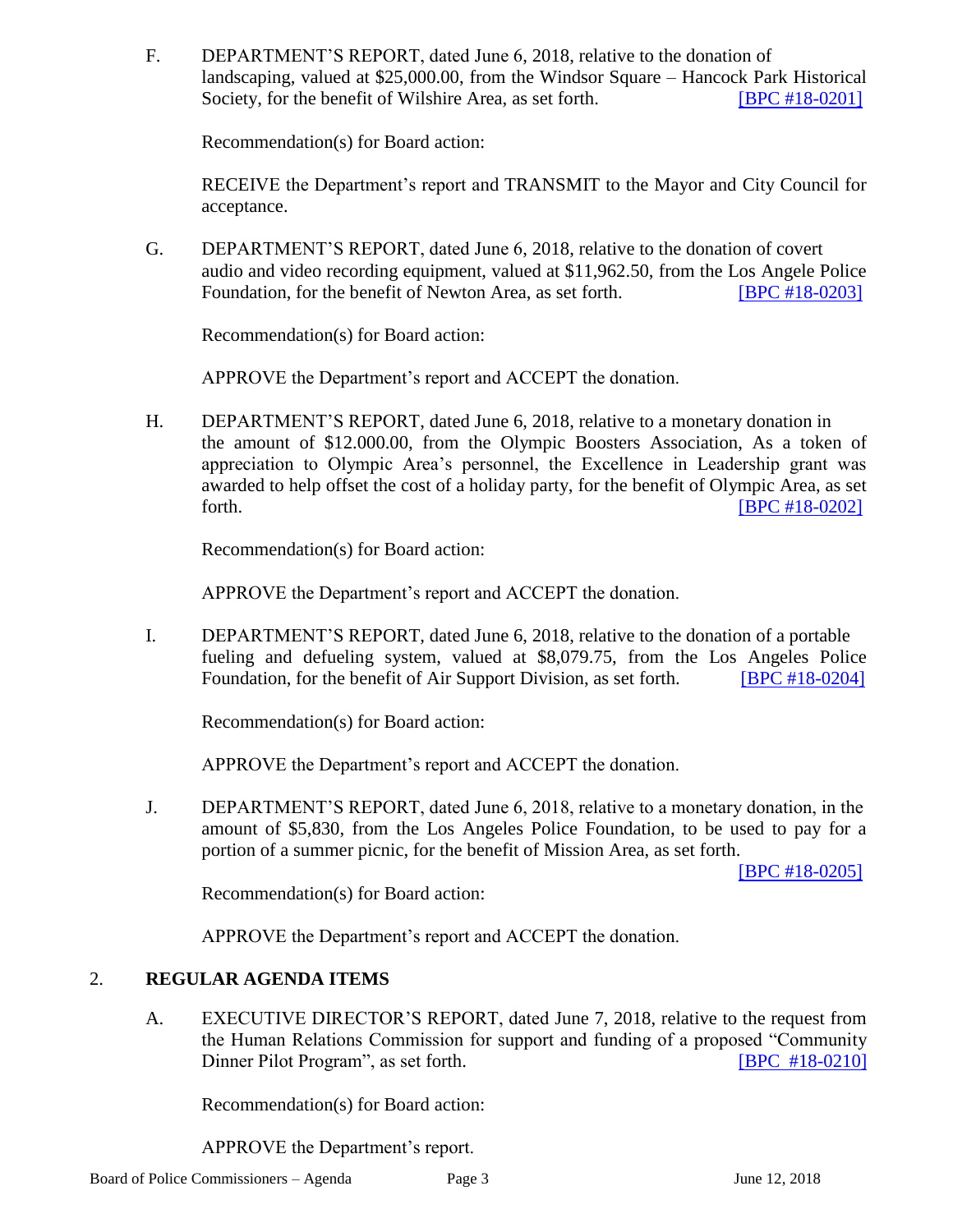B. DEPARTMENT'S REPORT, dated June 7, 2018, relative to a Second Amendment to Agreement between the City of Los Angles and Bode Cellmark Forensics, Inc. to Provide Contract DNA Services, for the benefit of the Los Angeles Police Department, as set forth. **[\[BPC #18-0206\]](http://www.lapdpolicecom.lacity.org/061218/BPC_18-0206.pdf)** 

Recommendation(s) for Board action:

APPROVE the Department's report and TRANSMIT to the Mayor.

C. DEPARTMENT'S REPORT, dated June 6, 2018, relative to the approval to reprogram funds within the 2016 National Crime Gun Intelligence Center Initiative Grant Council File #16-1346), as set forth. **IFIDE 2007** [\[BPC #18-0207\]](http://www.lapdpolicecom.lacity.org/061218/BPC_18-0207.pdf)

Recommendation(s) for Board action:

APPROVE the Department's report and TRANSMIT to the Mayor and City Council.

D. DEPARTMENT'S REPORT, dated May 8, 2018, relative to the Supplemental Police Account First Quarterly Report (January – March 2018), as set forth.

[\[BPC #18-0208\]](http://www.lapdpolicecom.lacity.org/061218/BPC_18-0208.pdf)

Recommendation(s) for Board action:

APPROVE the Department's report and TRANSMIT to the City Council.

E. DEPARTMENT'S REPORT, dated March 27, 2018, relative to Operations-Central Bureau Body Worn Video Audit (AD No. 17-09), as set forth. [\[BPC #18-0209\]](http://www.lapdpolicecom.lacity.org/061218/BPC_18-0209.pdf)

Recommendation(s) for Board action:

APPROVE the Department's report.

### 3. **REPORT OF THE CHIEF OF POLICE**

- Significant Incidents and activities occurring during the period of June 5, 2018 through June 12, 2018
- Crime Statistics
- Recruitment/Reinstatement/Reassignment of Officers
- Department Personnel Strength

### 4. **PUBLIC COMMENT PERIOD**